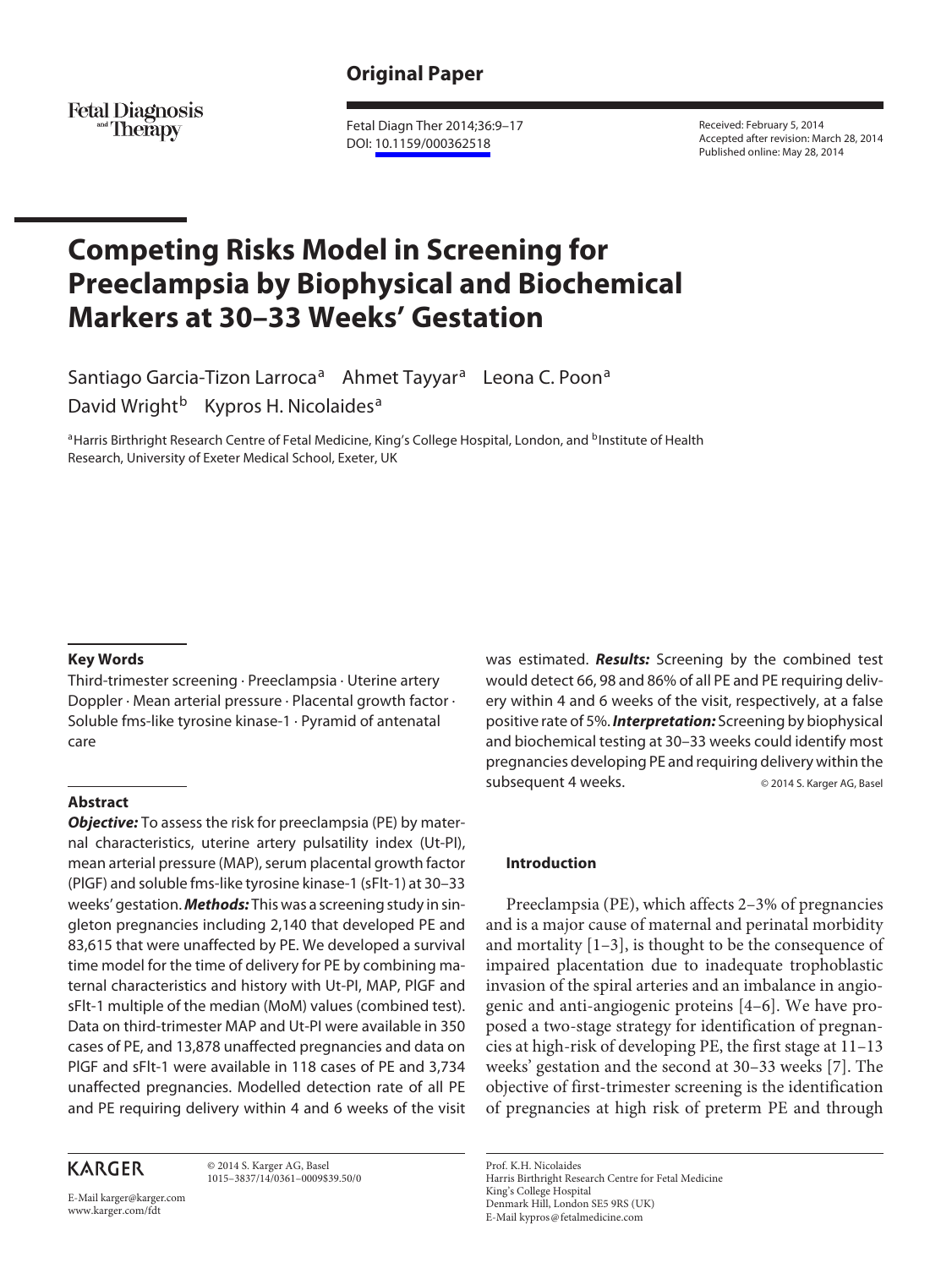pharmacological intervention in this high-risk group the reduction in the prevalence of the disease [8–11] . The objective of screening for PE at 30–33 weeks is to effectively predict PE developing within the subsequent few weeks, because close monitoring of such pregnancies for earlier diagnosis of the clinical signs of the disease could potentially improve perinatal outcome through such interventions as the administration of antihypertensive medication and early delivery [12] .

 In previous studies we reported a survival time model to screen for PE [8, 13] . This approach assumes that if the pregnancy was to continue indefinitely all women would develop PE and whether they do so or not before a specified gestational age depends on a competition between delivery before or after development of PE. The effects of variables from maternal characteristics and history and biomarkers is to modify the mean of the distribution of gestational age at delivery with PE so that in pregnancies at low risk for PE the gestational age distribution is shifted to the right with the implication that in most pregnancies delivery will actually occur before the development of PE. In high-risk pregnancies the distribution is shifted to the left and the smaller the mean gestational age the higher is the risk for PE. In a study involving the measurement of uterine artery pulsatility index (PI) and mean arterial pressure (MAP) at 30–33 weeks' gestation in 350 cases that subsequently developed PE and 13,878 unaffected pregnancies, the estimated detection rate (DR) of PE requiring delivery within 4 weeks was 91% at a fixed false positive rate (FPR) of 5% [14] . In another study in which maternal serum placental growth factor (PlGF) and soluble fms-like tyrosine kinase-1 (sFlt-1) were measured at 30–33 weeks in 118 cases of PE and 3,734 unaffected pregnancies, the estimated DR for PE requiring delivery within 4 weeks of the visit was 95%  $[15]$ .

 The objective of this study is to investigate the potential value of screening for PE at 30–33 weeks' gestation by combinations of maternal characteristics, uterine artery PI, MAP, serum PlGF and sFlt-1.

## **Methods**

## *Study Population*

 The data for this study were derived from prospective screening for adverse obstetric outcomes in women with singleton pregnancies attending for their routine first- and third-trimester hospital visit at King's College Hospital London and Medway Maritime Hospital Kent between March 2006 and June 2013. The first-trimester visit, at  $11^{+0}$ – $13^{+6}$  weeks' gestation, included recording of maternal characteristics and medical history, measurement of maternal weight and height and ultrasound examination for fetal anatomy, screening for aneuploidies and measurement of fetal crown-rump length (CRL) for assessment of gestational age [16] . The third-trimester visit, at  $30^{+0}$ – $33^{+6}$  weeks' gestation, included ultrasound examination for assessment of fetal growth and wellbeing and measurement of maternal weight, MAP and uterine artery PI and serum PlGF and sFlt-1 (Cobas e411; Roche Diagnostics, Penzberg, Germany). Written informed consent was obtained from the women agreeing to participate in a study on adverse pregnancy outcome, which was approved by the NHS National Research Ethics Service.

#### *Maternal History and Characteristics*

 Patients were asked to complete a questionnaire on maternal age, racial origin (Caucasian, Afro-Caribbean, South Asian, East Asian and mixed), method of conception (spontaneous or assisted conception requiring the use of ovulation drugs or in vitro fertilisation), cigarette smoking during pregnancy (yes or no), history of chronic hypertension (yes or no), history of type 1 or 2 diabetes mellitus (yes or no), history of systemic lupus erythematosus (SLE) or antiphospholipid syndrome (APS) (yes or no), family history of PE in the mother of the patient (yes or no) and obstetric history including parity (parous or nulliparous if no previous pregnancies at or after 24 weeks), previous pregnancy with PE (yes or no), previous pregnancy with small-for-gestational-age (SGA) babies (yes or no) and inter-pregnancy interval. The questionnaire was then reviewed by a doctor together with the patient. The maternal weight and height were recorded.

#### *Mean Arterial Pressure*

Blood pressure was taken by automated devices (3BTO-A2; Microlife, Taipei, Taiwan), which were calibrated before and at regular intervals during the study [17] . The recordings were made by doctors who had received appropriate training on the use of these machines. The women were in the seating position, their arms were supported at the level of their heart and either a small (<22 cm), normal (22–32 cm) or large (33–42 cm) adult cuff was used depending on the mid-arm circumference. After rest for 5 min, two recordings of blood pressure were made in both arms simultaneously. We calculated the final MAP as the average of all four measurements [18].

## *Uterine Artery Pulsatility Index*

 Transabdominal colour flow mapping was used to visualize the left and right uterine arteries, at the apparent crossover with the external iliac arteries [19] . Pulsed-wave Doppler was then used to obtain waveforms and when three similar consecutive waveforms were obtained the PI was measured, and the mean PI of the two vessels was calculated.

#### *Serum PlGF and sFlt-1*

 Serum PlGF and sFlt-1 were measured in parallel, using an automated electrochemiluminescence immunoassay system (Cobas e411; Roche Diagnostics). The inter-assay coefficients of variation (CV) for the low and high concentrations were 5.4 and 3.0% for PlGF, and 3.0 and 3.2% for sFlt-1, respectively. The Cobas e411 analyzer PlGF and sFlt-1 assay covers a measurement range from 3 to 10,000 pg/ml and from 10 to 85,000 pg/ml, respectively.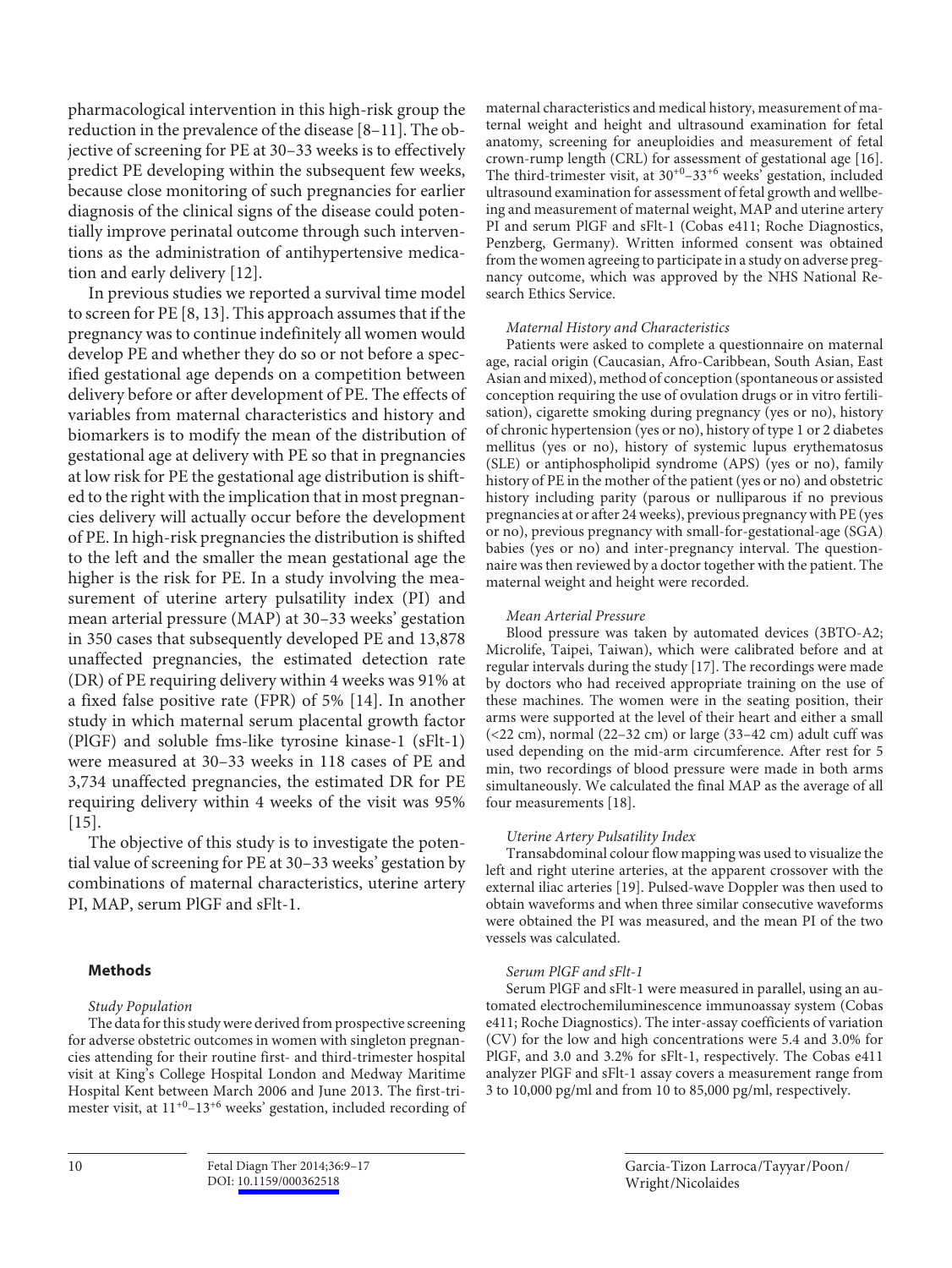#### **Table 1.** Maternal characteristics in the study population

| Characteristic                 | Maternal characteristics<br>at $11 - 13$ weeks |                            | Uterine artery PI and MAP<br>at $30 - 33$ weeks |                          | Uterine artery PI, MAP, PlGF,<br>$sFlt-1$ at 30 – 33 weeks |                                             |  |
|--------------------------------|------------------------------------------------|----------------------------|-------------------------------------------------|--------------------------|------------------------------------------------------------|---------------------------------------------|--|
|                                | normal<br>$(n = 83,615)$                       | <b>PE</b><br>$(n = 2,140)$ | normal<br>$(n = 13,878)$                        | <b>PE</b><br>$(n = 350)$ | normal<br>$(n = 3,734)$                                    | <b>PE</b><br>$(n = 118)$                    |  |
| Maternal age, years            | $31.2(26.8-35.0)$                              | $31.2 (26.5 - 35.8)$       | $31.2(26.7-34.8)$                               | $30.8(26.5-34.5)$        |                                                            | $31.0 (26.7 - 34.6) 31.4 (27.0 - 34.1)$     |  |
| Maternal weight, kg            | $65.7(59.0-75.6)$                              | $72.0 (62.0 - 85.3)^*$     | $76.0 (68.2 - 86.0)$                            | $87.8 (72.0 - 97.3)^*$   |                                                            | 77.0 $(69.0 - 88.0)$ 84.3 $(74.4 - 98.1)^*$ |  |
| Maternal height, cm            | $164(160-169)$                                 | $163(159-167)^*$           | $164(160-169)$                                  | $164(159-168)^*$         | $165(160-169)$                                             | $164(159-168)^*$                            |  |
| Gestation, weeks               | $12.7(12.3-13.1)$                              | $12.7(12.3-13.1)$          | $32.3(32.0-32.9)$                               | $32.1 (32.0 - 32.6)^*$   | $32.1 (32.0 - 32.6)$                                       | 32.1 (32.032.4)                             |  |
| Racial origin                  |                                                |                            |                                                 |                          |                                                            |                                             |  |
| Caucasian                      | 63,457 (75.9)                                  | $1,252(58.5)^*$            | 9,851(71.0)                                     | $196(56.0)^*$            | 2,892(77.5)                                                | $78(66.1)^*$                                |  |
| Afro-Caribbean                 | 11,993 (14.3)                                  | $684(32.0)^*$              | 2,521(18.2)                                     | $122(34.9)^*$            | 552 (14.8)                                                 | $32(27.1)^*$                                |  |
| South Asian                    | 4,046(4.8)                                     | 119(5.6)                   | 706(5.1)                                        | 17(4.9)                  | 138(3.7)                                                   | 5(4.2)                                      |  |
| East Asian                     | 2,125(2.5)                                     | $39(1.8)$ *                | 429(3.1)                                        | 8(2.3)                   | 69(1.8)                                                    | 2(1.7)                                      |  |
| Mixed                          | 1,994(2.4)                                     | 46(2.1)                    | 371(2.7)                                        | 7(2.0)                   | 83(2.2)                                                    | 1(0.8)                                      |  |
| Parity                         |                                                |                            |                                                 |                          |                                                            |                                             |  |
| Nulliparous                    | 40,445(48.4)                                   | $1,297(60.6)*$             | 6,526(47.0)                                     | $199(56.9)^*$            | 1,687(45.2)                                                | $65(55.1)^*$                                |  |
| Parous without PE or SGA       | 38,272 (45.8)                                  | $488 (22.8)^*$             | 6,514(46.9)                                     | $97(27.7)^*$             | 1,795(48.1)                                                | $32(27.1)^*$                                |  |
| Parous with PE but without SGA | 1,957(2.3)                                     | $229(10.7)^*$              | 331(2.4)                                        | $39(11.1)^*$             | 107(2.9)                                                   | $16(13.6)^*$                                |  |
| Parous with PE and SGA         | 250(0.3)                                       | $61(2.9)^*$                | 37(0.3)                                         | $7(2.0)*$                | 15(0.4)                                                    | 1(0.8)                                      |  |
| Parous without PE but with SGA | 2,691(3.2)                                     | 65(3.0)                    | 470(3.4)                                        | 8(2.3)                   | 130(3.5)                                                   | 4(3.4)                                      |  |
| Cigarette smoker               | 8,016 (9.6)                                    | $157(7.3)^*$               | 1,280(9.2)                                      | $21(6.0)*$               | 380 (10.2)                                                 | 9(7.6)                                      |  |
| Family history of PE           | 3,293(3.9)                                     | $165(7.7)^*$               | 476(3.4)                                        | 13(3.7)                  | 129(3.5)                                                   | 3(2.5)                                      |  |
| Assisted conception            | 2,847(3.4)                                     | $117(5.5)^*$               | 514(3.7)                                        | 18(5.1)                  | 139(3.7)                                                   | 6(5.0)                                      |  |
| Chronic hypertension           | 769(0.9)                                       | $231(10.8)^*$              | 137(1.0)                                        | $51(14.6)^*$             | 46(1.3)                                                    | $16(13.5)^*$                                |  |
| Pre-existing diabetes mellitus | 588 (0.7)                                      | $46(2.1)^*$                | 131(1.0)                                        | $8(2.3)^*$               | 36(1.0)                                                    | 2(1.7)                                      |  |
| SLE/APS                        | 154(0.2)                                       | $15(0.7)^*$                | 34(0.2)                                         | $\Omega$                 | 11(0.3)                                                    | $\mathbf{0}$                                |  |

Data are presented as median (interquartile range) or n (%). Comparisons of maternal characteristics between the normal and PE groups:  $\chi$   $^2$  test or Fisher's exact test for categorical variables and Student's t test or Mann-Whitney U test for continuous variables.  $*$  p < 0.05.

#### *Outcome Measures*

 Data on pregnancy outcome were collected from the hospital maternity records or the general medical practitioners of the women. The obstetric records of all women with pre-existing or pregnancy-associated hypertension were examined to determine if the condition was chronic hypertension, PE or non-proteinuric gestational hypertension (GH).

 The definition of PE was that of the International Society for the Study of Hypertension in Pregnancy [20]. The definition of SGA was birth weight below the 5th percentile of reference range derived from our population [21].

#### *Statistical Analysis*

 The following steps were carried out in our previous studies [14, 15]: firstly, the values of uterine artery PI, MAP and serum PlGF and sFlt-1 were  $log_{10}$  transformed to make their distribution gaussian, secondly, backward stepwise multiple regression analysis was used to determine which of the factors amongst the maternal characteristics and gestation were significant predictors of the  $log_{10}$  artery PI,  $log_{10}$  MAP,  $log_{10}$  PlGF and  $log_{10}$  sFlt-1, adjusting for the adverse pregnancy outcomes as specified (PE, GH and SGA), thirdly, the distribution of markers was expressed as multiple of median (MoM) in all cases, correcting for the significant predictors as defined in the multiple regression and fourthly, in the cases of PE regression analysis was used to determine the relationship between  $log_{10}$  MoM values with gestational age at delivery.

 Bayes' theorem was used to combine the prior information from maternal characteristics with uterine artery PI, MAP and serum PlGF and sFlt-1MoM values [13–15, 22] . The distribution of gestational age at delivery with PE was defined by two components: firstly, the prior distribution based on maternal characteristics and secondly, the distribution of uterine artery PI, MAP and serum PlGF and sFlt-1 MoM values with gestational age in pregnancies affected by PE.

 The risk for all PE and PE requiring delivery within the subsequent 4, 6 and 8 weeks in screening by maternal characteristics, PlGF and sFlt-1 and their combination was estimated for each pregnancy and the DRs at fixed FPR of 5 and 10% were calculated. To provide model-based estimates of screening performance for pregnancies delivering with PE within a specific time of the thirdtrimester assessment, the following procedure was adopted. Firstly, N pregnancy records were produced by sampling with replacement from the dataset for which delivery with PE occurred within the specific time window of the third-trimester visit. This provided a sample of pregnancies with characteristics representative of the pregnancies in the original data delivering within the specified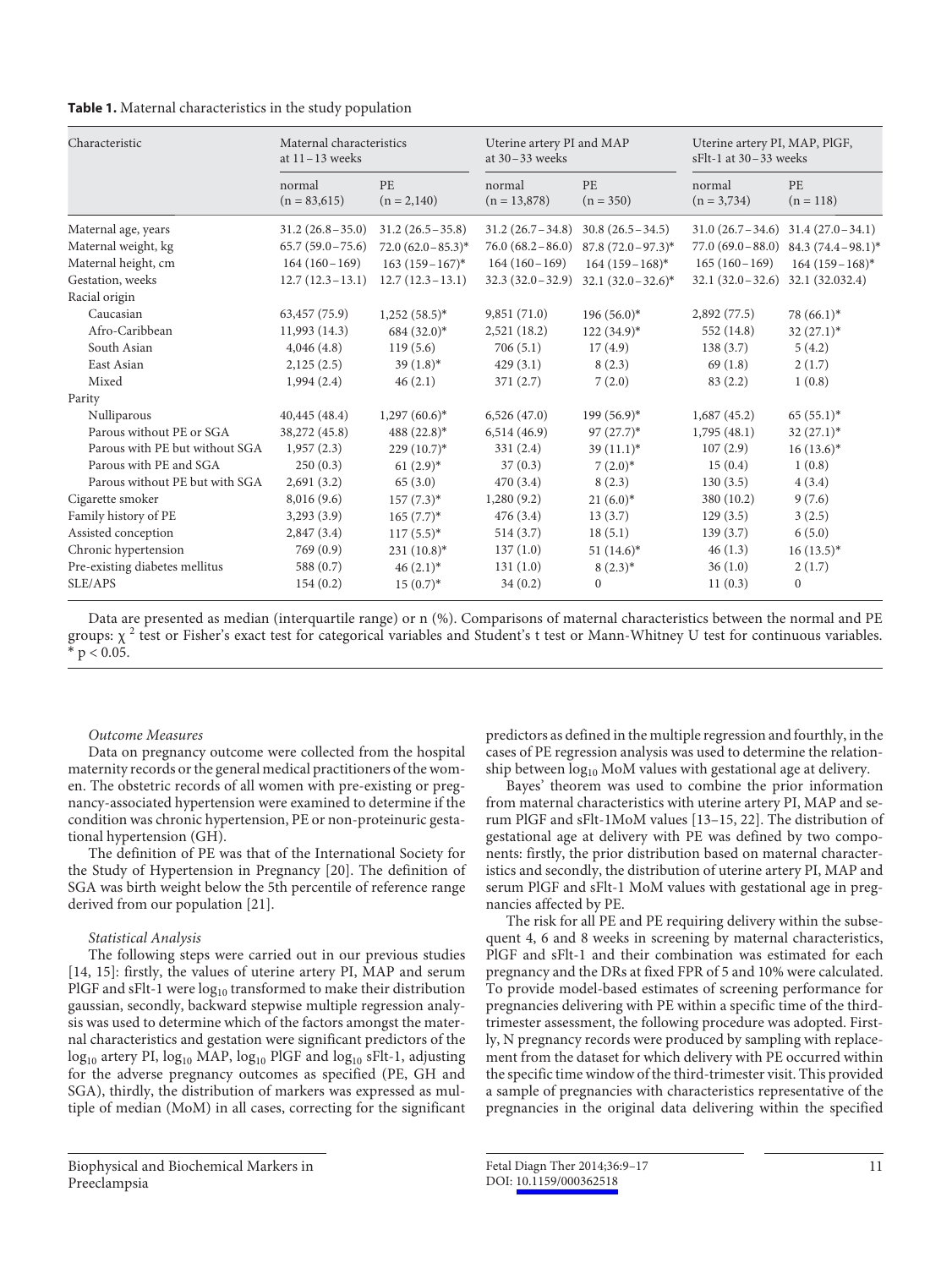**Table 2.** Standard deviations and correlations for  $log_{10}$  MoM biomarker values with 95% confidence limits

|                                                                                                                                                                                                                      | No preeclampsia                                                                                                                        |                                                                                                                                                                                                                                                                                                                                               |                                                                                                                   | Preeclampsia                                                                                                                                                                                                                                                                                                     |  |  |  |
|----------------------------------------------------------------------------------------------------------------------------------------------------------------------------------------------------------------------|----------------------------------------------------------------------------------------------------------------------------------------|-----------------------------------------------------------------------------------------------------------------------------------------------------------------------------------------------------------------------------------------------------------------------------------------------------------------------------------------------|-------------------------------------------------------------------------------------------------------------------|------------------------------------------------------------------------------------------------------------------------------------------------------------------------------------------------------------------------------------------------------------------------------------------------------------------|--|--|--|
| SD uterine artery (Ut)-PI<br>SD MAP<br>SD PIGF<br>$SD$ $sF1t-1$<br>Correlation Ut-PI and MAP<br>Correlation Ut-PI and PIGF<br>Correlation Ut-PI and sFlt-1<br>Correlation MAP and PIGF<br>Correlation MAP and sFlt-1 | $n = 14,433$<br>$n = 14,119$<br>$n = 3,844$<br>$n = 3,855$<br>$n = 13,878$<br>$n = 3,821$<br>$n = 3,822$<br>$n = 3,756$<br>$n = 3,757$ | 0.10638 (0.10517 to 0.10762)<br>0.033864 (0.033473 to 0.042634)<br>$0.2965(0.2900 \text{ to } 0.3033)$<br>$0.1969$ (0.1926 to 0.2014)<br>$-0.00823$ ( $-0.02454$ to 0.00808)<br>$-0.06543$ ( $-0.09685$ to $-0.03389$ )<br>$-0.04305$ ( $-0.07456$ to $-0.01145$ )<br>$-0.12736$ ( $-0.15834$ to $-0.09613$ )<br>0.07562 (0.04411 to 0.10698) | $n = 386$<br>$n = 360$<br>$n = 118$<br>$n = 118$<br>$n = 350$<br>$n = 118$<br>$n = 118$<br>$n = 118$<br>$n = 118$ | 0.13188 (0.12320 to 0.14189)<br>0.040605 (0.037844 to 0.043805)<br>$0.2916(0.2587 \text{ to } 0.3342)$<br>0.3052 (0.2708 to 0.3498)<br>0.14176 (0.04242 to 0.23834)<br>$-0.09697$ ( $-0.27368$ to 0.08609)<br>0.20472 (0.02408 to 0.37242)<br>$-0.11062$ ( $-0.28641$ to 0.07237)<br>0.1958 (0.01479 to 0.36438) |  |  |  |
| Correlation PIGF and sFlt-1                                                                                                                                                                                          | $n = 3,844$                                                                                                                            | $-0.1113$ ( $-0.1424$ to $-0.0800$ )                                                                                                                                                                                                                                                                                                          | $n = 118$                                                                                                         | $-0.2508$ ( $-0.4135$ to $-0.0726$ )                                                                                                                                                                                                                                                                             |  |  |  |

Please note that the numbers are not the same as in table 1 because in this table we used all available data for each marker.

time window. Secondly, for each of the N records, the biophysical and biochemical MoM values were simulated from the fitted multivariate gaussian distribution for  $log_{10}$ -transformed MoM values. Thirdly, risks were obtained using the competing risk model from the simulated MoM values and the pregnancy characteristics for the N records. These three steps were applied to the pregnancies within the normal group with no restriction on the time of delivery. Fourthly, for a given FPR, risks from the normal group were used to define a risk cut-off. The proportion of PE risks was then used to obtain an estimate of the associated DR. The results presented are based on samples of  $N = 10,000$  and the sampling error for a DR based on this sample size has a 95% error bound of  $\pm 3\%$ .

The analyses were carried out using the R software [23], SPSS 20.0 (IBM SPSS Statistics for Windows, Version 20.0; IBM Corp., Armonk, N.Y., USA) and MedCalc (MedCalc Software, Mariakerke, Belgium).

## **Results**

 The characteristics of the study populations are presented in table 1. The model for calculation of a priori risk based on maternal characteristics and history was derived from 2,140 cases of PE and 83,615 unaffected pregnancies screened at 11–13 weeks' gestation, the model for uterine artery PI at 30–33 weeks' gestation was derived from 386 cases of PE and 14,434 unaffected pregnancies, the model for MAP at 30–33 weeks was derived from 360 cases of PE and 14,120 unaffected pregnancies and the model for PlGF and sFlt-1 at 30–33 weeks was derived from 118 cases of PE and 3,734 unaffected pregnancies.

 The fitted regression models for firstly, gestational age in weeks at delivery with PE according to maternal characteristics and history, secondly, log<sub>10</sub> uterine artery PI,  $log_{10}$  MAP,  $log_{10}$  PlGF and  $log_{10}$  sFlt-1 at 30–33 weeks in unaffected pregnancies, and thirdly, marker  $log_{10}$  MoM values at 30–33 weeks of gestation at time of delivery for pregnancies with PE were reported previously [14, 15] .

The correlations, with 95% confidence limits, for  $log_{10}$ uterine artery PI,  $log_{10}$  MAP,  $log_{10}$  PlGF and  $log_{10}$  sFlt-1 MoM values at 30–33 weeks in unaffected and PE pregnancies are given in table 2. For the estimation of these correlations we used all available data.

 Model-based DR of all PE and PE requiring delivery within 4 and 6 weeks of the visit, at fixed FPR of 1, 5 and 10%, in screening by maternal characteristics, uterine artery PI, MAP, PlGF and sFlt-1 and their combination are given in table 3.

 The modelled performance of screening, which relates to a population with the characteristics of the full sample of 2,140 cases of PE and 83,615 unaffected pregnancies, is compared to the empirical performance observed in the population with complete data on uterine artery PI, MAP, PlGF and sFlt-1 in figure 1. In general there was good agreement between empirical and modelled results, but as expected the performance of the latter was better.

 Table 4 shows the performance of screening for PE requiring delivery within 4 weeks by a combination of maternal factors, uterine artery PI, MAP and serum PlGF and sFlt-1 at risk cut-off of 1:100 in the total population and in subgroups of women according to racial origin (Caucasian and Afro-Caribbean) and obstetric history (nulliparous, parous with and without previous PE). With combined biophysical and biochemical testing, the overall DR was 95.2 and FPR 2.3% with positive predictive value (PPV) of 18.3%. In women of Afro-Caribbean racial origin, compared to Caucasians, and in nulliparous, compared to parous women, both the FPR and DR for PE were higher.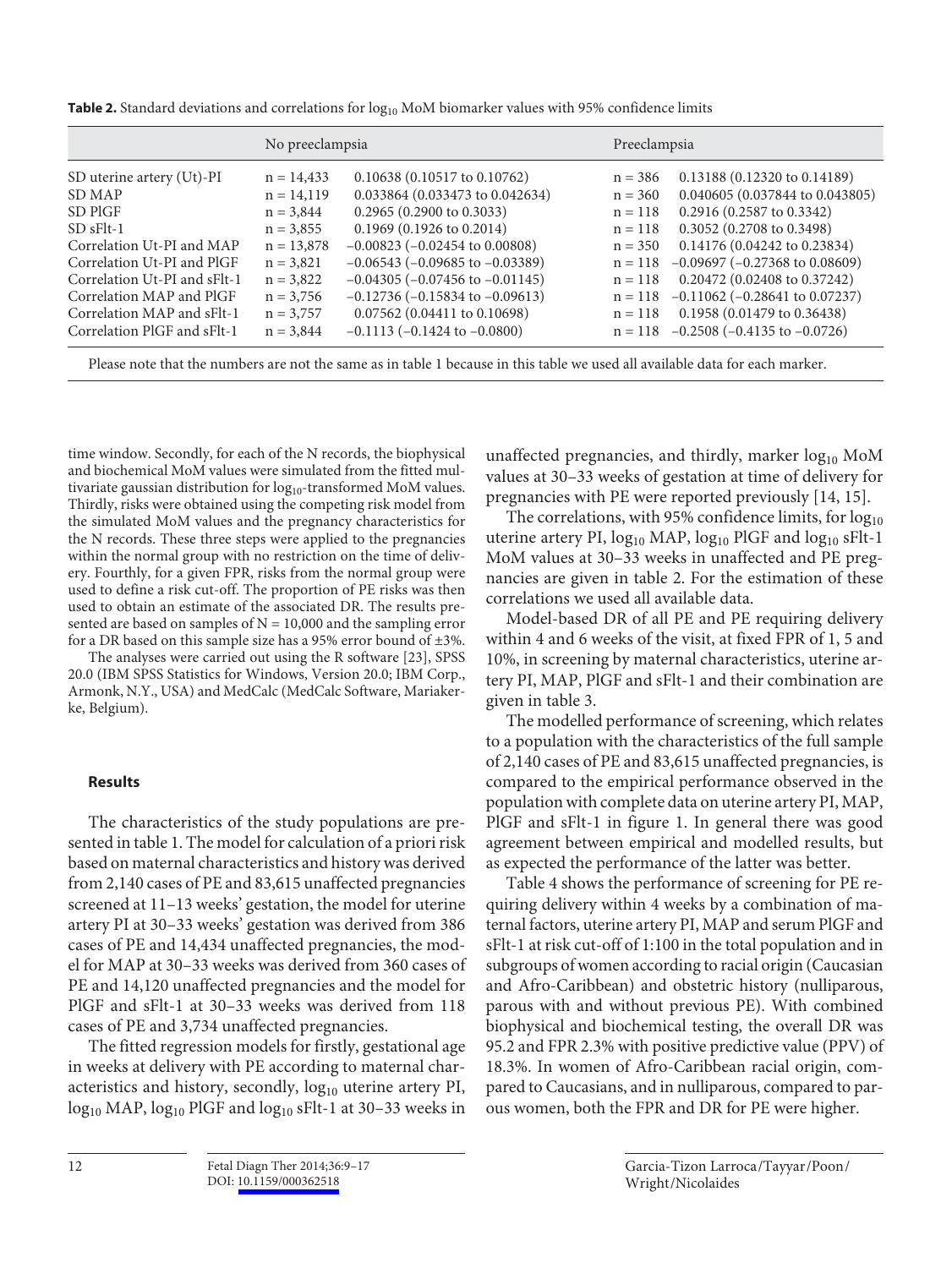**Table 3.** Modelled performance of screening for PE requiring delivery within 4 weeks (**a**) and 6 weeks (**b**) of screening, and all PE (**c**) using maternal characteristics alone and maternal characteristics with biophysical and biochemical markers at FPRs of 10, 5 and 1%

## **a** PE requiring delivery within 4 weeks

| Method of screening                               | <b>FPR 10%</b>    |       | <b>FPR 5%</b>     |       | <b>FPR 1%</b>     |       |
|---------------------------------------------------|-------------------|-------|-------------------|-------|-------------------|-------|
|                                                   | risk<br>$cut-off$ | DR, % | risk<br>$cut-off$ | DR, % | risk<br>$cut-off$ | DR, % |
| 1. Maternal characteristics and history, maternal | 0.0118            | 63    | 0.01751           | 57    | 0.04853           | 15    |
| 2. Maternal, uterine artery (Ut)-PI               | 0.02559           | 60    | 0.04452           | 49    | 0.14376           | 29    |
| 3. Maternal, MAP                                  | 0.02233           | 71    | 0.0426            | 61    | 0.15036           | 38    |
| 4. Maternal, PlGF                                 | 0.01881           | 80    | 0.04215           | 70    | 0.16365           | 48    |
| 5. Maternal, sFlt-1                               | 0.02021           | 68    | 0.03612           | 59    | 0.12805           | 41    |
| 6. Maternal, Ut-PI and MAP                        | 0.00477           | 94    | 0.01089           | 89    | 0.065             | 72    |
| 7. Maternal, PIGF and sFlt-1                      | 0.00297           | 97    | 0.00801           | 95    | 0.04705           | 86    |
| 8. Maternal, Ut-PI and PIGF                       | 0.00324           | 97    | 0.00909           | 94    | 0.06148           | 82    |
| 9. Maternal, Ut-PI and sFlt-1                     | 0.00445           | 93    | 0.00991           | 89    | 0.04219           | 78    |
| 10. Maternal, Ut-PI, PlGF and sFlt-1              | 0.00223           | 98    | 0.00599           | 96    | 0.03778           | 89    |
| 11. Maternal, MAP and PIGF                        | 0.00261           | 98    | 0.00808           | 96    | 0.0499            | 86    |
| 12. Maternal, MAP and sFlt-1                      | 0.00385           | 95    | 0.00905           | 91    | 0.04888           | 79    |
| 13. Maternal, MAP, PIGF and sFlt-1                | 0.00183           | 99    | 0.00551           | 97    | 0.03926           | 90    |
| 14. Maternal, Ut-PI, MAP and PIGF                 | 0.00186           | 99    | 0.00556           | 97    | 0.04445           | 89    |
| 15. Maternal, Ut-PI, MAP and sFlt-1               | 0.00266           | 97    | 0.00687           | 94    | 0.04332           | 85    |
| 16. Maternal, Ut-PI, MAP, PIGF and sFlt-1         | 0.00139           | 99    | 0.00442           | 98    | 0.02886           | 93    |

# **b** PE requiring delivery within 6 weeks

| Method of screening                       | <b>FPR 10%</b>    |       | <b>FPR 5%</b>     |       | <b>FPR 1%</b>     |       |
|-------------------------------------------|-------------------|-------|-------------------|-------|-------------------|-------|
|                                           | risk<br>$cut-off$ | DR, % | risk<br>$cut-off$ | DR, % | risk<br>$cut-off$ | DR, % |
| 1. Maternal characteristics and history   | 0.02755           | 46    | 0.0405            | 37    | 0.106746          | 11    |
| 2. Uterine artery (Ut)-PI                 | 0.02559           | 60    | 0.04452           | 49    | 0.14376           | 29    |
| 3. <b>MAP</b>                             | 0.02233           | 71    | 0.0426            | 61    | 0.15036           | 38    |
| 4. PIGF                                   | 0.01881           | 80    | 0.04215           | 70    | 0.16365           | 48    |
| $5.$ sFlt-1                               | 0.02021           | 68    | 0.03612           | 59    | 0.12805           | 41    |
| 6. Maternal, Ut-PI and MAP                | 0.01758           | 78    | 0.0343            | 70    | 0.15549           | 49    |
| 7. Maternal, PIGF and sFlt-1              | 0.01426           | 84    | 0.03169           | 77    | 0.13099           | 61    |
| 8. Maternal, Ut-PI and PIGF               | 0.01508           | 84    | 0.03491           | 75    | 0.15028           | 56    |
| 9. Maternal, Ut-PI and sFlt-1             | 0.01611           | 75    | 0.0316            | 67    | 0.12023           | 51    |
| 10. Maternal, Ut-PI, PIGF and sFlt-1      | 0.01225           | 87    | 0.02757           | 80    | 0.12807           | 64    |
| 11. Maternal, MAP and PIGF                | 0.01334           | 87    | 0.02984           | 80    | 0.14598           | 61    |
| 12. Maternal, MAP and sFlt-1              | 0.01572           | 80    | 0.03101           | 73    | 0.13847           | 54    |
| 13. Maternal, MAP, PIGF and sFlt-1        | 0.01099           | 89    | 0.02551           | 83    | 0.12313           | 67    |
| 14. Maternal, Ut-PI, MAP and PIGF         | 0.01135           | 89    | 0.02592           | 83    | 0.13361           | 66    |
| 15. Maternal, Ut-PI, MAP and sFlt-1       | 0.01274           | 83    | 0.02583           | 78    | 0.13136           | 60    |
| 16. Maternal, Ut-PI, MAP, PIGF and sFlt-1 | 0.00975           | 90    | 0.02175           | 86    | 0.1291            | 70    |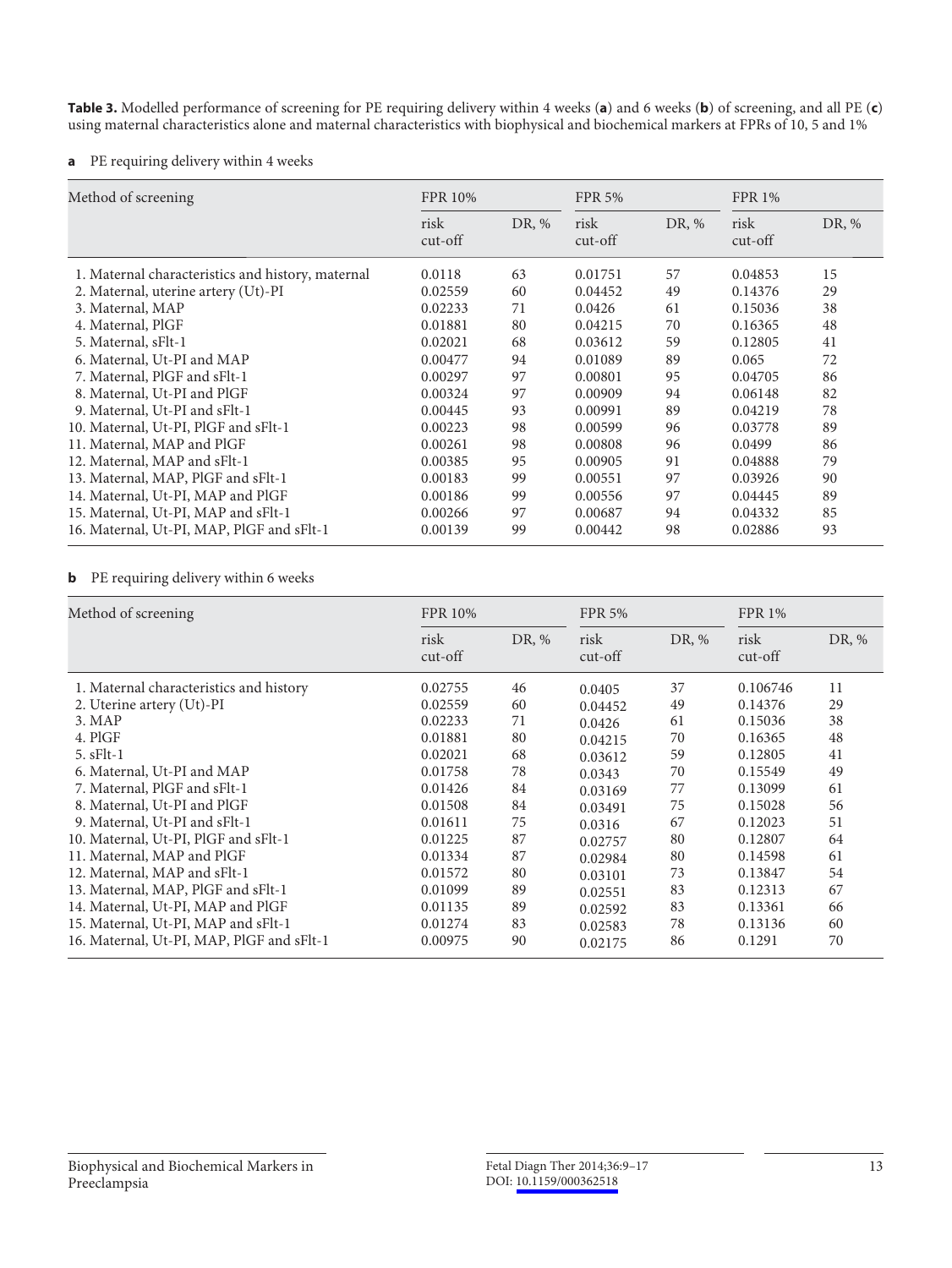#### **Table 3** (continued)

**c** PE

| Method of screening                       | <b>FPR 10%</b>    |       | <b>FPR 5%</b>     |       | <b>FPR 1%</b>     |       |  |
|-------------------------------------------|-------------------|-------|-------------------|-------|-------------------|-------|--|
|                                           | risk<br>$cut-off$ | DR, % | risk<br>$cut-off$ | DR, % | risk<br>$cut-off$ | DR, % |  |
| 1. Maternal characteristics and history   | 0.08292           | 34    | 0.10927           | 25    | 0.24228           | 8     |  |
| 2. Uterine artery (Ut)-PI                 | 0.07982           | 47    | 0.11633           | 37    | 0.27654           | 19    |  |
| 3. <b>MAP</b>                             | 0.07812           | 58    | 0.12396           | 47    | 0.31873           | 27    |  |
| 4. PIGF                                   | 0.07972           | 61    | 0.12888           | 50    | 0.3337            | 30    |  |
| $5. sFlt-1$                               | 0.0733            | 52    | 0.12279           | 41    | 0.32294           | 25    |  |
| 6. Maternal, Ut-PI and MAP                | 0.07267           | 62    | 0.1202            | 52    | 0.32186           | 34    |  |
| 7. Maternal, PIGF and sFlt-1              | 0.07406           | 67    | 0.11863           | 57    | 0.3624            | 37    |  |
| 8. Maternal, Ut-PI and PlGF               | 0.07799           | 64    | 0.12016           | 55    | 0.33703           | 35    |  |
| 9. Maternal, Ut-PI and sFlt-1             | 0.06986           | 59    | 0.11979           | 47    | 0.30592           | 32    |  |
| 10. Maternal, Ut-PI, PlGF and sFlt-1      | 0.07182           | 69    | 0.11744           | 60    | 0.34873           | 41    |  |
| 11. Maternal, MAP and PIGF                | 0.07145           | 69    | 0.12557           | 59    | 0.36689           | 39    |  |
| 12. Maternal, MAP and sFlt-1              | 0.07138           | 65    | 0.12518           | 54    | 0.36575           | 35    |  |
| 13. Maternal, MAP, PlGF and sFlt-1        | 0.06915           | 73    | 0.12346           | 63    | 0.39276           | 43    |  |
| 14. Maternal, Ut-PI, MAP and PIGF         | 0.06844           | 71    | 0.11878           | 62    | 0.3644            | 42    |  |
| 15. Maternal, Ut-PI, MAP and sFlt-1       | 0.06747           | 68    | 0.1184            | 58    | 0.36541           | 40    |  |
| 16. Maternal, Ut-PI, MAP, PIGF and sFlt-1 | 0.0669            | 75    | 0.11812           | 66    | 0.36126           | 47    |  |

These results relate to a population with the characteristics of the full sample of 2,140 cases of PE and 83,615 unaffected pregnancies.



**Fig. 1.** Empirical DR with 95% confidence interval of all PE and PE requiring delivery within 4 and 6 weeks (w) of screening using maternal characteristics alone and maternal characteristics with biophysical and biochemical markers at a FPR of 5%. The open circles represent the modelled DRs.

## **Discussion**

 *Principal Findings of This Study* 

 The findings of this study demonstrate the application of a survival time model to screen for PE and the potential performance of screening by maternal factors and biomarkers at 30–33 weeks' gestation. At risk cut-off of 1: 100, the estimated FPR, DR and PPV for PE requiring delivery within the subsequent 4 weeks were 6, 91 and 8%, respectively, in screening by maternal factors, uterine artery PI and MAP (biophysical test) [14] , 4, 93 and 11% in screening by maternal factors, serum PlGF and sFlt-1 (biochemical test) [15] and 2, 95 and 18% in screening by maternal factors and all biomarkers (combined test).

 The study has also highlighted that the performance of screening for PE is influenced by the characteristics of the study population, and for a given risk cut-off both FPR and DR are higher in women of Afro-Caribbean rather than Caucasian racial origin, and in nulliparous than in parous women with no previous PE. Consequently, comparison of the performance of screening using these algorithms between studies requires the appropriate adjustments for the characteristics of the population under investigation.

At 30–33 weeks' gestation in pregnancies that develop PE, compared to normal pregnancies, uterine artery PI,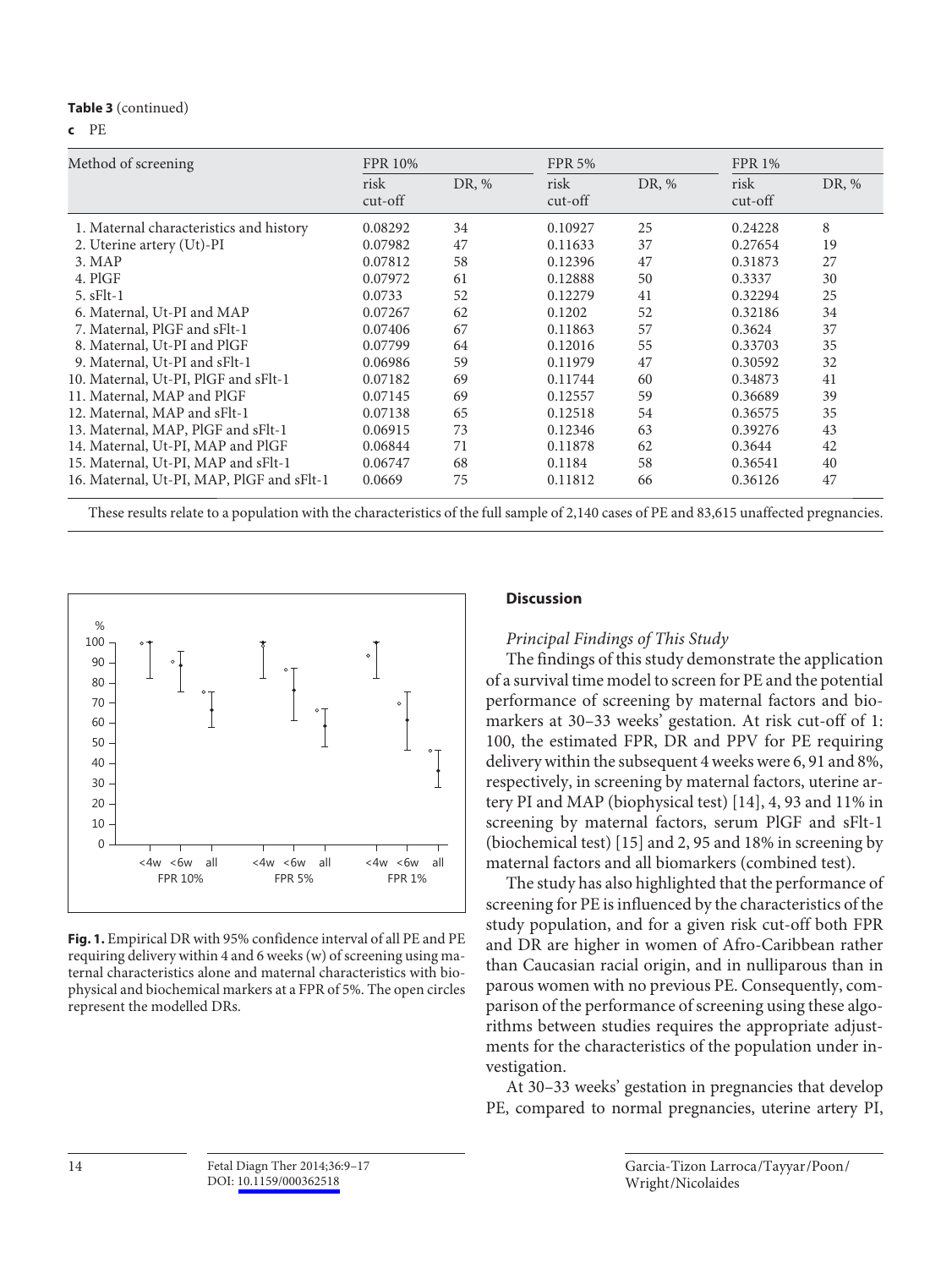**Table 4.** Estimated detection rates of PE requiring delivery within 4 weeks of screening and FPRs, at risk cut-off of 1:100 in screening by maternal factors, uterine artery PI and MAP (biophysical test), maternal factors, PlGF and sFlt-1 (biochemical test) and maternal factors with all biomarkers (combined test) according to Caucasian and Afro-Caribbean racial origin and obstetric history

| Study population                 | Biophysical test |      |              | Biochemical test |       |        |        | Combined test |        |  |
|----------------------------------|------------------|------|--------------|------------------|-------|--------|--------|---------------|--------|--|
|                                  | FPR, %           |      | DR, % PPV, % | FPR, %           | DR, % | PPV, % | FPR, % | DR, %         | PPV, % |  |
| Total                            | 5.3              | 88.0 | 8.3          | 3.7              | 92.8  | 11.9   | 2.3    | 95.2          | 18.3   |  |
| Caucasian all                    | 4.1              | 84.7 | 7.5          | 3.0              | 91.1  | 10.6   | 1.9    | 94.2          | 16.1   |  |
| Caucasian nulliparous            | 5.4              | 82.8 | 6.8          | 4.0              | 90.0  | 9.8    | 2.6    | 93.7          | 14.8   |  |
| Caucasian parous without PE      | 1.9              | 82.4 | 7.4          | 1.5              | 90.2  | 9.8    | 0.9    | 93.7          | 16.1   |  |
| Caucasian parous with PE         | 18.0             | 93.5 | 8.1          | 11.9             | 95.7  | 12.0   | 7.4    | 96.0          | 18.2   |  |
| Afro-Caribbean all               | 9.6              | 91.5 | 10.0         | 6.2              | 94.7  | 15.1   | 3.6    | 96.4          | 23.9   |  |
| Afro-Caribbean nulliparous       | 11.3             | 92.1 | 11.0         | 7.6              | 95.4  | 16.1   | 4.7    | 97.0          | 23.9   |  |
| Afro-Caribbean parous without PE | 6.6              | 89.1 | 8.6          | 4.3              | 92.6  | 13.1   | 2.3    | 94.8          | 22.4   |  |
| Afro-Caribbean parous with PE    | 34.5             | 95.1 | 9.4          | 19.9             | 96.9  | 15.5   | 11.6   | 97.9          | 24.1   |  |

 These results are based on a population with the characteristics of the full sample of 2,140 cases of PE and 83,615 unaffected pregnancies.

MAP and serum sFlt-1 are increased and serum PlGF is decreased. For all biomarkers the deviation in MoM values from normal is inversely related to the severity of the disease reflected in the gestational age at which delivery becomes necessary for maternal and or fetal indications. The increase in uterine artery PI is likely to be the consequence of impaired trophoblastic invasion of the spiral arteries and their conversion from high impedance narrow vessels to wide non-muscular channels, which is thought to be the underlying cause of PE [4, 5]. The hypoxic environment which results decreases PlGF expression in trophoblastic cells which is reflected in the reduced circulating levels [24]. In contrast, hypoxia stimulates the upregulation of sFlt-1, which acts as an antagonist to PlGF, thereby exacerbating the angiogenic/anti-angiogenic imbalance [25, 26] . Placental hypoxia also stimulates the release of inflammatory factors that cause endothelial cell activation and generalized vasoconstriction, which can account for the observed increase in MAP [27, 28] .

# *Limitations of the Study*

 The data used to establish regression models for gestational age at delivery with PE according to maternal characteristics and history and for the biomarker levels in PE and unaffected pregnancies were derived from a large number of prospectively examined pregnancies. However, the modelled measures of screening performance are based on the assumptions that firstly, the distribution of  $log_{10}$  MoM biomarkers is gaussian and secondly, the SD and correlations of biomarkers in both the PE and unaffected pregnancies do not change with gestational age and maternal factors. Due to uncertainty as to whether these assumptions are correct, the modelled estimates require validation by large prospective studies. Nevertheless, the similarity of the modelled with empirical results is reassuring.

# *Comparison with Findings of Previous Studies*

 Previous studies examining uterine artery PI [29–33] and serum PlGF or the sFlt-1 to PlGF ratio [34–39] in the late second or early third trimesters of pregnancy have essentially focused on the investigation of women presenting to specialist clinics with signs of hypertensive disorders with the aim of identifying the subgroup that will develop severe disease [29–34] . Our study examined the application of biomarkers in routine screening for subsequent development of PE as part of a strategy for a new approach to prenatal care [7] .

# *Implications for Clinical Practice and Future Research*

 An integrated clinic at 30–33 weeks' gestation, which combines maternal characteristics with the measurements of uterine artery PI, MAP and serum PlGF and sFlt-1, can potentially identify more than 95% of cases developing PE and requiring delivery within the subsequent 4 weeks, at FPR of about 2% and PPV of 18%. However, the performance of screening for PE requiring delivery after this interval is relatively poor and the extent to which this will be improved by a further assessment at 36–38 weeks' gestation requires further investigation.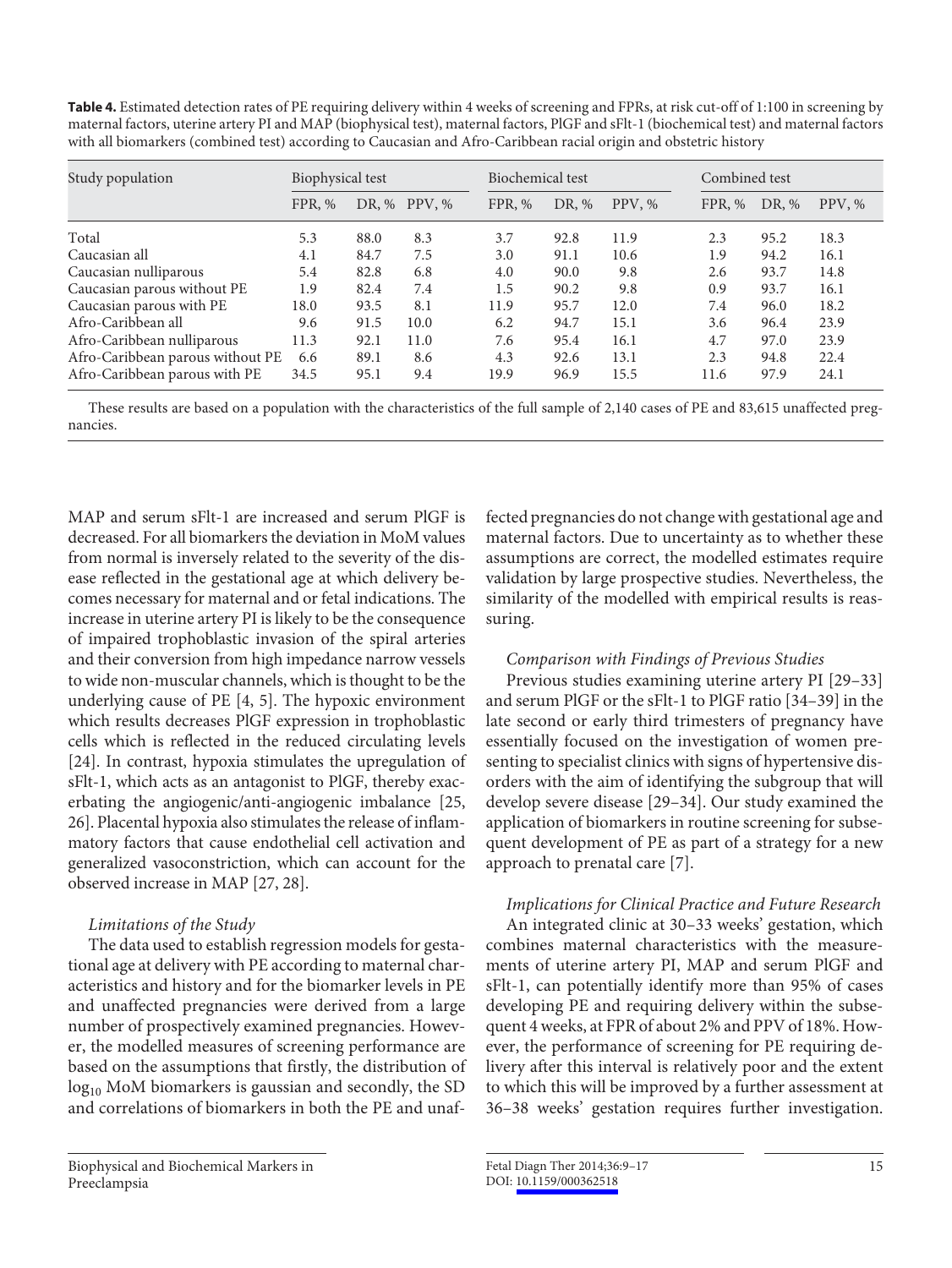Similarly, the value of such clinics in improving perinatal outcome by comparison with the traditional approach to prenatal care, which involves clinical assessment every 2 weeks until 36 weeks' gestation and weekly thereafter until delivery [40], would need to be investigated by randomized studies.

## **Acknowledgements**

 This study was supported by a grant from the Fetal Medicine Foundation (Charity No. 1037116). The machine and reagents for the assays were provided by Roche Diagnostics Ltd.

### **References**

- 1 World Health Organization: Make Every Mother and Child Count. World Health Report, 2005. Geneva, WHO, 2005.
	- 2 Confidential Enquiry into Maternal and Child Health (CEMACH) Perinatal Mortality 2006: England, Wales and Northern Ireland. London, CEMACH, 2008.
- 3 Duley L: The global impact of pre-eclampsia and eclampsia. Semin Perinatol 2009;33:130– 137.
- ▶ 4 Khong TY, De Wolf F, Robertson WB, Bro- ▶ 13 sens I: Inadequate maternal vascular response to placentation in pregnancies complicated by pre-eclampsia and by small-for-gestational age infants. Br J Obstet Gynaecol 1986;93: 1049–1059.
- 5 Pijnenborg R, Anthony J, Davey DA, Rees A, Tiltman A, Vercruysse L, van Assche A: Placental bed spiral arteries in the hypertensive disorders of pregnancy. Br J Obstet Gynaecol 1991;98:648–655.
- 6 Bdolah Y, Sukhatme VP, Karumanchi SA: Angiogenic imbalance in the pathophysiology of preeclampsia: newer insights. Semin Nephrol 2004;24:548–556.
- 7 Nicolaides KH: Turning the pyramid of prenatal care. Fetal Diagn Ther 2011;29:183–196.
- 8 Akolekar R, Syngelaki A, Poon L, Wright D, Nicolaides KH: Competing risks model in early screening for preeclampsia by biophysical and biochemical markers. Fetal Diagn Ther 2013;33:8–15.
- 9 Poon LC, Kametas NA, Maiz N, Akolekar R, Nicolaides KH: First-trimester prediction of tension 2009;53:812–818.
- 10 Bujold E, Roberge S, Lacasse Y, Bureau M, Audibert F, Marcoux S, Forest JC, Giguère Y: Prevention of preeclampsia and intrauterine growth restriction with aspirin started in early pregnancy: a meta-analysis. Obstet Gynecol 2010;116:402–414.
- 11 Roberge S, Villa P, Nicolaides K, Giguère Y, Vainio M, Bakthi A, Ebrashy A, Bujold E: Early administration of low dose aspirin for the 20 prevention of preterm and term pre-eclampsia: a systematic review and meta-analysis. Fetal Diagn Ther 2012;31:141–146.
- 12 Koopmans CM, Bijlenga D, Groen H, Vijgen SM, Aarnoudse JG, Bekedam DJ, van den Berg PP, de Boer K, Burggraaff JM, Bloemen-

CJ, Huisjes AJ, Kwee A, van Loon AJ, Lub A, Papatsonis DN, van der Post JA, Roumen FJ, Scheepers HC, Willekes C, Mol BW, van Pampus MG; HYPITAT Study Group: Induction of labour versus expectant monitoring for gestational hypertension or mild pre-eclampsia after 36 weeks' gestation (HYPI-TAT): a multicentre, open-label randomised controlled trial. Lancet 2009;374:979–988.

- 13 Wright D, Akolekar R, Syngelaki A, Poon LC, Nicolaides KH: A competing risks model in early screening for preeclampsia. Fetal Diagn Ther 2012;32:171–178.
- Tayyar A, Garcia-Tizon Larroca S, Poon LC, Wright D, Nicolaides KH: Competing risks 25 model in screening for preeclampsia by mean arterial pressure and uterine artery pulsatility index at 30–33 weeks' gestation. Fetal Diagn Ther 2014, in press.
- 15 Lai J, Garcia-Tizon Larroca S, Peeva G, Poon LC, Wright D, Nicolaides KH: Competing risks model in screening for preeclampsia by serum placental growth factor and soluble fms-like tyrosine kinase-1 at 30–33 weeks' gestation. Fetal Diagn Ther 2014, in press.
- Robinson HP, Fleming JE: A critical evaluation of sonar crown-rump length measurements. Br J Obstet Gynaecol 1975;82:702–710.
- 17 Reinders A, Cuckson AC, Lee JT, Shennan AH: An accurate automated blood pressure device for use in pregnancy and pre-eclampsia: the Microlife 3BTO-A. BJOG 2005;112: 915–920.
- hypertensive disorders in pregnancy. Hyper- 18 Poon LC, Zymeri NA, Zamprakou A, Syngelaki A, Nicolaides KH: Protocol for measurement of mean arterial pressure at 11–13 weeks' gestation. Fetal Diagn Ther 2012;31: 42–48.
	- Albaiges G, Missfelder-Lobos H, Lees C, Parra M, Nicolaides KH: One-stage screening for pregnancy complications by color Doppler assessment of the uterine arteries at 23 weeks' gestation. Obstet Gynecol 2000;96:559–564.
	- Brown MA, Lindheimer MD, de Swiet M, Van Assche A, Moutquin JM. The classification and diagnosis of the hypertensive disorders of > 31 pregnancy: statement from the International Society for the Study of Hypertension in Pregnancy (ISSHP). Hypertens Pregnancy 2001; 20:IX–XIV.
- kamp KW, Drogtrop AP, Franx A, de Groot 21 Poon LCY, Volpe N, Muto B, Syngelaki A, Nicolaides KH: Birthweight with gestation and maternal characteristics in live births and stillbirths. Fetal Diagn Ther 2012;32:156–165.
	- 22 Kalbfleisch JD, Prentice RL: The Statistical Analysis of Failure Time Data, ed 2. New York, Wiley, 2002.
		- 23 R Core Team: R: A Language and Environment for Statistical Computing. Vienna, R Foundation for Statistical Computing, 2013. URL http://www.R-project.org/.
	- 24 Torry DS, Mukherjea D, Arroyo J, Torry RJ: Expression and function of placenta growth factor: implications for abnormal placentation. J Soc Gynecol Investig 2003;10:178–188.
		- Munaut C, Lorquet S, Pequeux C, Blacher S, Berndt S, Frankenne F, Foidart JM: Hypoxia is responsible for soluble vascular endothelial growth factor receptor-1 (VEGFR-1) but not for soluble endoglin induction in villous trophoblast. Hum Reprod 2008;23:1407– 1415.
	- 26 Maynard SE, Min JY, Merchan J, Lim KH, Li J, Mondal S, Libermann TA, Morgan JP, Sellke FW, Stillman IE, Epstein FH, Sukhatme VP, Karumanchi SA: Excess placental soluble fms-like tyrosine kinase-1 (sFlt1) may contribute to endothelial dysfunction, hypertension, and proteinuria in preeclampsia. J Clin Invest 2003;111:649–658.
	- 27 Roberts JM, Redman CW: Pre-eclampsia: more than pregnancy-induced hypertension. Lancet 1993;341:1447–1451.
	- 28 Granger JP, Alexander BT, Llinas MT, Bennett WA, Khalil RA: Pathophysiology of hypertension during preeclampsia linking placental ischemia with endothelial dysfunction. Hypertension 2001;38:718–722.
	- 29 Van Asselt K, Gudmundsson S, Lindqvist P, Marsal K: Uterine and umbilical artery velocimetry in pre-eclampsia. Acta Obstet Gynecol Scand 1998;77:614–619.
	- 30 Hernandez-Andrade E, Brodszki J, Lingman G, Gudmundsson S, Molin J, Marsál K: Uterine artery score and perinatal outcome. Ultrasound Obstet Gynecol 2002;19:438–442.
		- 31 Frusca T, Soregaroli M, Platto C, Enterri L, Lojacono A, Valcamonico A: Uterine artery velocimetry in patients with gestational hypertension. Obstet Gynecol 2003;102:136– 140.